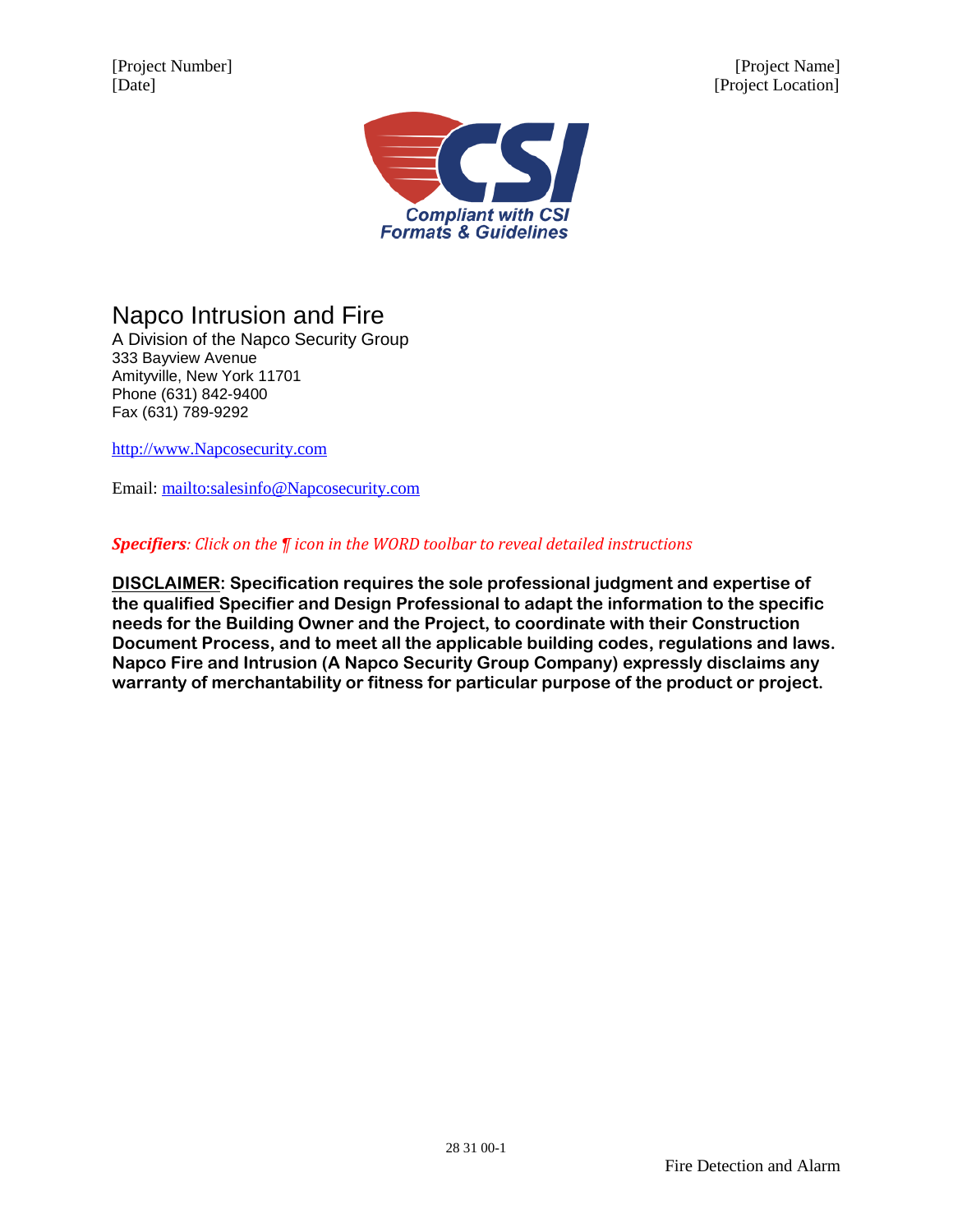# SECTION 28 31 00 FIRE DETECTION AND ALARM

# PART 1 - GENERAL

#### 1.1 SUMMARY

#### A. Section Includes:

- 1. Napco Commercial Gem–C Firewolf Fire System, UL Listed intelligent addressable fire alarm system with multiplexed signal transmission. The System supplied under this specification shall utilize independently addressed, input/output modules and power supply(s) as described in this specification. This system has been specified using the Napco Gemini-Commercial Firewolf Series (Napco Gem C FW) Fire Alarm control panel and related devices with NAC power supply(s), with supported devices listed.
- 2. Additional Devices:
	- a. Napco C Series Gemini Fire-Alarm addressable control with capacity up to 255 devices including wireless. Per NFPA 72 UL864 9<sup>th</sup> Ed., UL 985, FDNY, CSFM approved.
	- b. Support up to 32 AH battery backup @ 24VDC
	- c. Addressable Analog Photoelectric Smoke detectors with auto-drift compensation & maintenance alert
	- d. Addressable Analog Heat detectors
	- e. Addressable Analog Photoelectric Duct smoke detectors
	- f. Manual addressable fire-alarm pull stations
	- g. Addressable modules for conventional & legacy devices
	- h. Addressable SLC Loop Isolator optional for required applications
	- i. Built in Synch/Strobe/Horn module on each NAC for Notification appliances
	- j. Supports up to (255) Wireless Fire Devices for addressability of all devices
	- k. Supports up to (4) on-board NAC circuits 6.5A capacity
	- l. Supports up to (5) remote NAC expander modules, providing a maximum of (24) NAC circuits
	- m. Supports from one to seven GEMC-FK1 Fire Keypads anywhere on the buss
	- n. Support Conventional Zone modules
	- o. Support Conventional Zone Expander
	- p. Support up to (96) Outputs
	- q. Onboard Digital Alarm Communicator Transmitter, Dual Line
	- r. Optional TCP/IP reporting
	- s. Support System Printer

## 1.2 REFERENCES

- A. National Fire Protection Association (NFPA):
	- 1. NFPA 70; National Electrical Code The standard for the safe installation of electrical wiring and equipment in the United States.
	- 2. NFPA 72; National Fire Alarm and Signaling Code.
	- 3. NFPA 90A; Standard for the installation of Air Conditioning and Ventilating systems.
- B. Underwriters Laboratories, Inc. (UL):
	- 1. UL 864; Standard of safety for access control system units.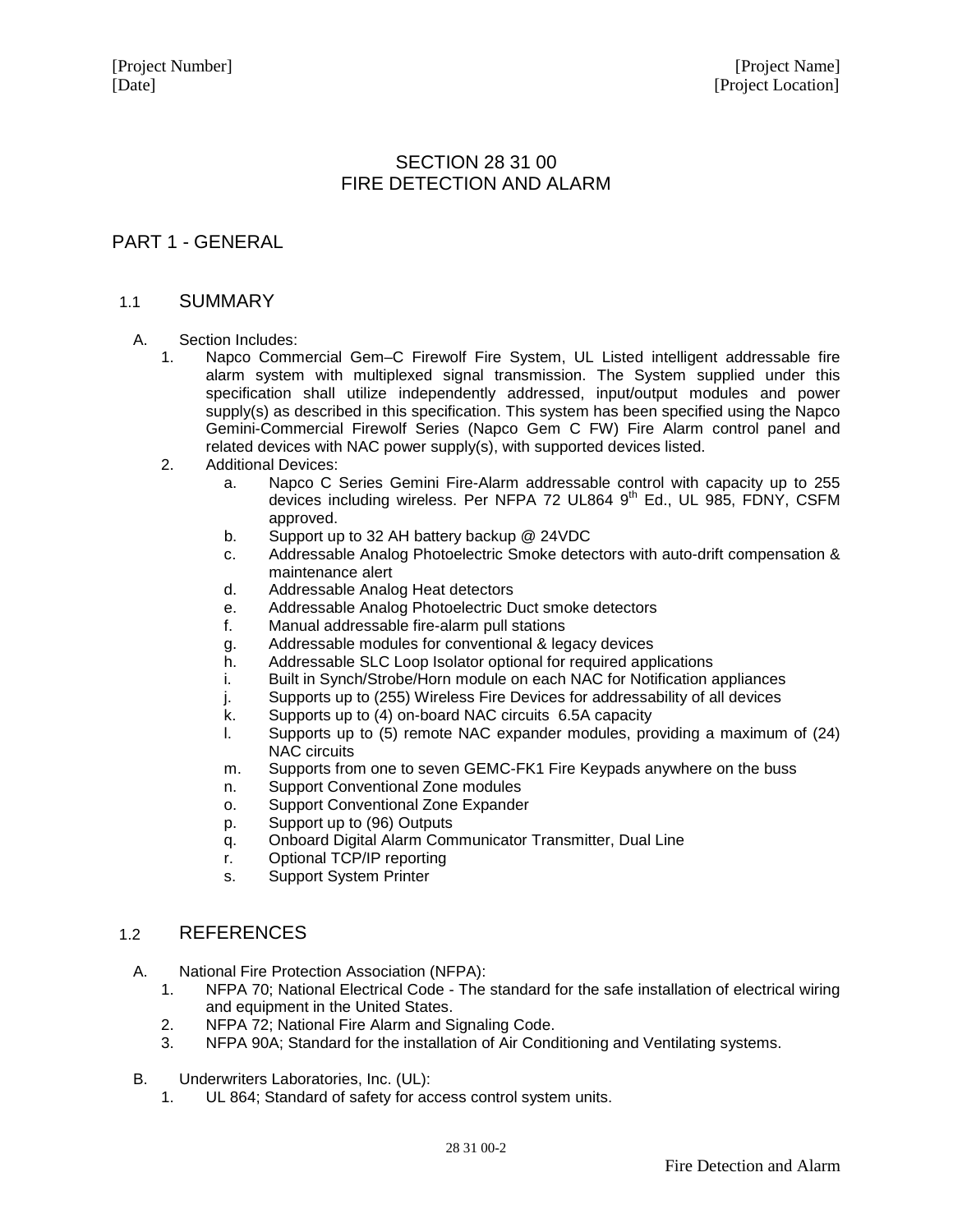### 1.3 SUBMITTALS

- A. Submittals and drawings shall also be approved by Authorities Having Jurisdiction (AHJ) simultaneously or prior to submitting them to the Architect. Shop Drawings shall be prepared by persons with the following qualifications:<br>1. Trained and document certified by m
	- 1. Trained and document certified by manufacturer in fire-alarm system design.
	- 2. NICET-certified fire-alarm technician, Level II minimum.
- B. Product Data: Product Data sheets with the printed logo or trademark of only one manufacturer of all the equipment. Indicated in the documentation shall be the type, size, rating, style, and catalog number for all items proposed to meet the system performance detailed in this specification. The proposed equipment shall be subject to the approval of the Owner's representative and (AHJ).
- C. Shop Drawings: Include plans, elevations, sections, details and attachments to other work.
- D. Wiring diagrams shall indicate internal wiring for each device and the interconnections between the items of equipment with all wire runs, conductors & length of wire.
- E. Provide a clear and concise description of operation that gives in detail, the information required to properly operate the equipment and system.

## 1.4 QUALITY ASSURANCE

- A. Qualifications<br>1. Manufactu
	- Manufacturer:

The manufacturer shall have a minimum of ten years experience in the production of Fire and Intrusion Detection equipment.

2. Installer: The installer shall be authorized by the manufacturer.

## 1.5 DELIVERY, STORAGE & HANDLING

- A. Determine and coordinate the openings for delivery and installation of equipment.
- B. Storage and Protection:
	- 1. Hardware received, but not installed shall be placed in secured storage. Control handling to prevent losses and delays before and after installation.

### 1.6 WARRANTY

A. Provide the services of a factory trained and qualified technician to perform all system software modifications, upgrades or changes during the one year warranty period. Response time of the technician to the site shall not exceed linsert timelhours.

# PART 2 - PRODUCTS

#### 2.1 MANUFACTURERS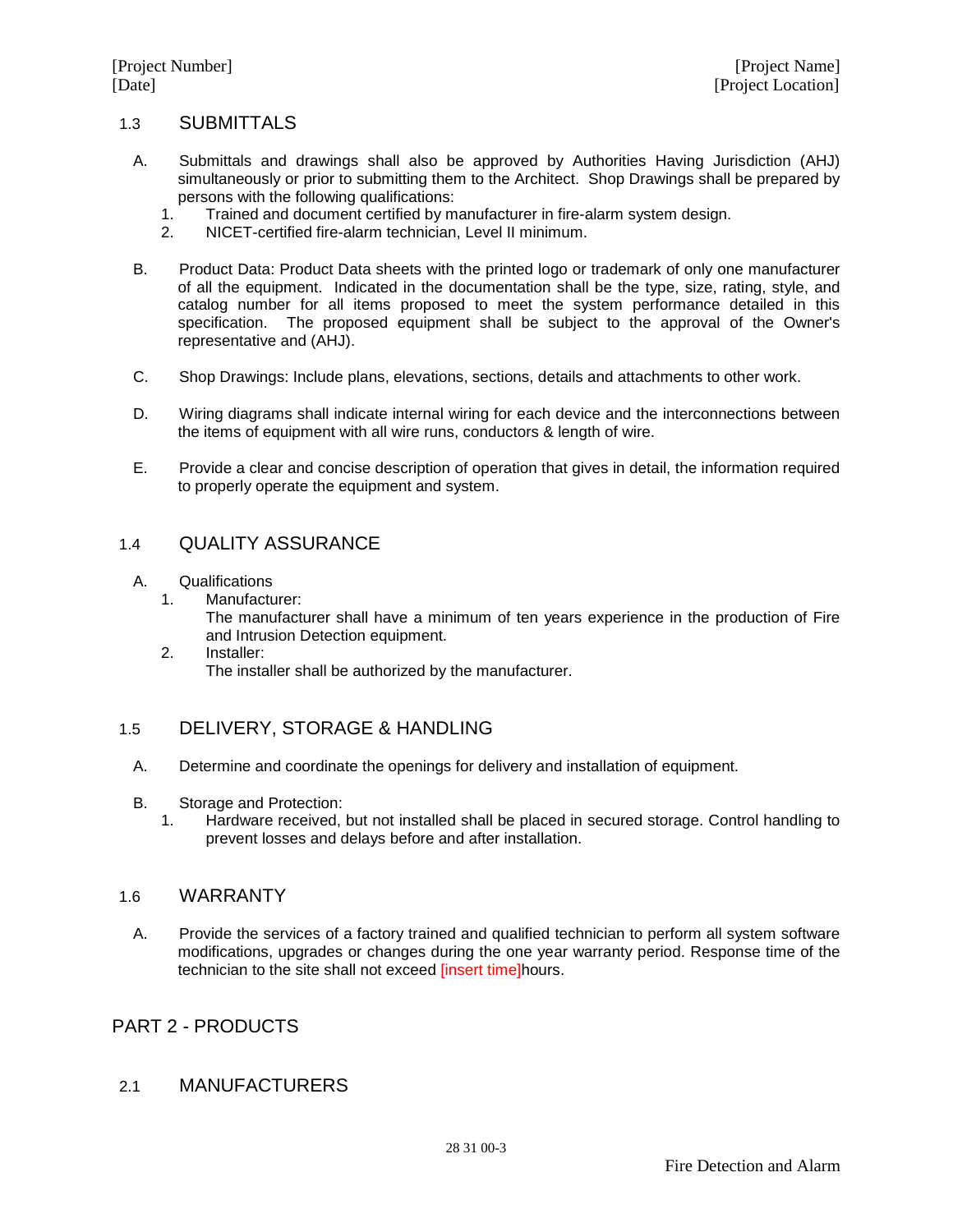- A. List of approved manufacturers:
	- 1. Napco Intrusion and Fire 333 Bayview Ave. Amityville, N.Y. 11701 Phone (631) 842-9400 Fax (631) 789-9292

### 2.2 ASSEMBLY

- A. The control panel shall be Napco C Series Gemini Fire-Alarm addressable control with capacity up to 255 devices hardwired or wireless. The system shall be designed specifically to provide one or two Addressable SLC Loop Controllers for fire detection application. The control panel shall include all required hardware, software and system programming to provide a complete and operational system designed to support herein:
	- 1. GEMC-FW-32KT 32 point GEM-C fire kit commercial control\*
	- 2. GEMC-FW-32CNVKT 32 point GEM-C fire kit commercial conventional control\*
	- 3. GEMC-FW-128KT 128 point GEM-C fire kit commercial control\*\*
	- 4. GEMC-FW-255KT 255 point GEM-C fire kit commercial control\*\*
	- 5. \*Enclosure for use with 32KT above (16" X 14.25" X 5.2") one SLC, steel painted red. Fits between enclosure studs on 16" centers. NEMA-1.
	- 6. \*\* Enclosure for use with 128KT or 255KT, as above (24" X 14.25" X 5.2")
	- 7. 4 ampere GEMA-PSV4A-R or 7 ampere GEMA-PSV7A-R power supply<br>8. [1] 2] GEMC-FW-SLC Fire Loop Module(s)
	- 8. [1][ 2] GEMC-FW-SLC Fire Loop Module(s)<br>9. [1][2][3][4][5][6][7] GEMC-FK1 LCD Fire Rec
	- [1][2][3][4][5][6][7] GEMC-FK1 LCD Fire Red Fire Keypad(s)
	- 10. GEMC-F8ZCPIM Conventional 8-zone, 2-wire fire input module
	- 11. [1][2][3][4] GEMC-EZM8 8-point expansion module(s)<br>12. GEMC-NL- MOD Internet reporting module
	- GEMC-NL- MOD Internet reporting module
	- 13. [quantity] FWC-FSLC-SMK Addressable-Analog photo-electric smoke detector(s)
	- 14. [quantity] FWC-FSLC-HEAT Addressable-Analog heat detector(s), adjustable temp range<br>15. [quantity] FWC-FSLC-SMK6B 6" base for smoke & heat detector(s), (not an addressat
	- [quantity] FWC-FSLC-SMK6B 6" base for smoke & heat detector(s), (not an addressable device). See above smoke & heat detectors
	- 16. [quantity] FWC-FSLC-DUCT Addressable-Analog photo-electric Duct smoke detector(s) with integral base-enclosure.
	- 17. [quantity] FWC-FSLC-EZM1 Addressable SLC 1-zone conventional expansion module(s) (counts as only one address on SLC loop, Max of 1)
	- 18. [quantity] FWC-FSLC-EZM2 Addressable SLC 2-zone conventional expansion module(s), (counts as only one address on SLC loop. Max of 1) (only one of either EZM1 or EZM2)\*\*\*
	- 19. [quantity] FWC-FSLC-CZM Addressable SLC single module(s) for Dry Contact Device
	- 20. [quantity] FWC-FSLC-RM2 Addressable SLC 2-output module(s), (counts as only one address on SLC loop.
	- 21. **[quantity]FWC-FSLC-ISO** Addressable SLC short circuit module(s), special for Class A, Style 7 applications
	- 22. **[quantity] FWC-FSLC-SOM1** Addressable SLC fire supervised output module(s), Used for elevator recall, HVAC shutdown, or added NAC w/ power supply.
	- 23. **[quantity] FWC-FSLC-PULL Addressable SLC Fire Pull Station(s)**
	- 24. [1][2][3][4] GEMC-REVC Gemini Commercial Wireless (255) point RF receiver expansion module
	- 25. **[quantity] GEMC-WL-SMK Wireless Addressable photo-electric smoke detector(s)**
	- 26. [quantity] GEMC-WL-HEAT Wireless Addressable heat detector(s) 135 deg.
	- 27. [quantity] GEMC-WL-WD2 Wireless Addressable 2-input module(s) to supervise Flows, tampers, legacy devices, etc
	- 28. [quantity] FWC-FSLC-PROG2 Tool for Address-Program of SLC devices
	- 29. GEMC-NAC7S Remote 4-output NAC extender on any one output.
	- 30. GEMC-12V2APS-CF 12VDC power supply for fire buss, remote supervised.
	- 31. GEMC-FPRINT parallel printer module. GEMC-RM3008 8-form 'C' relay output module.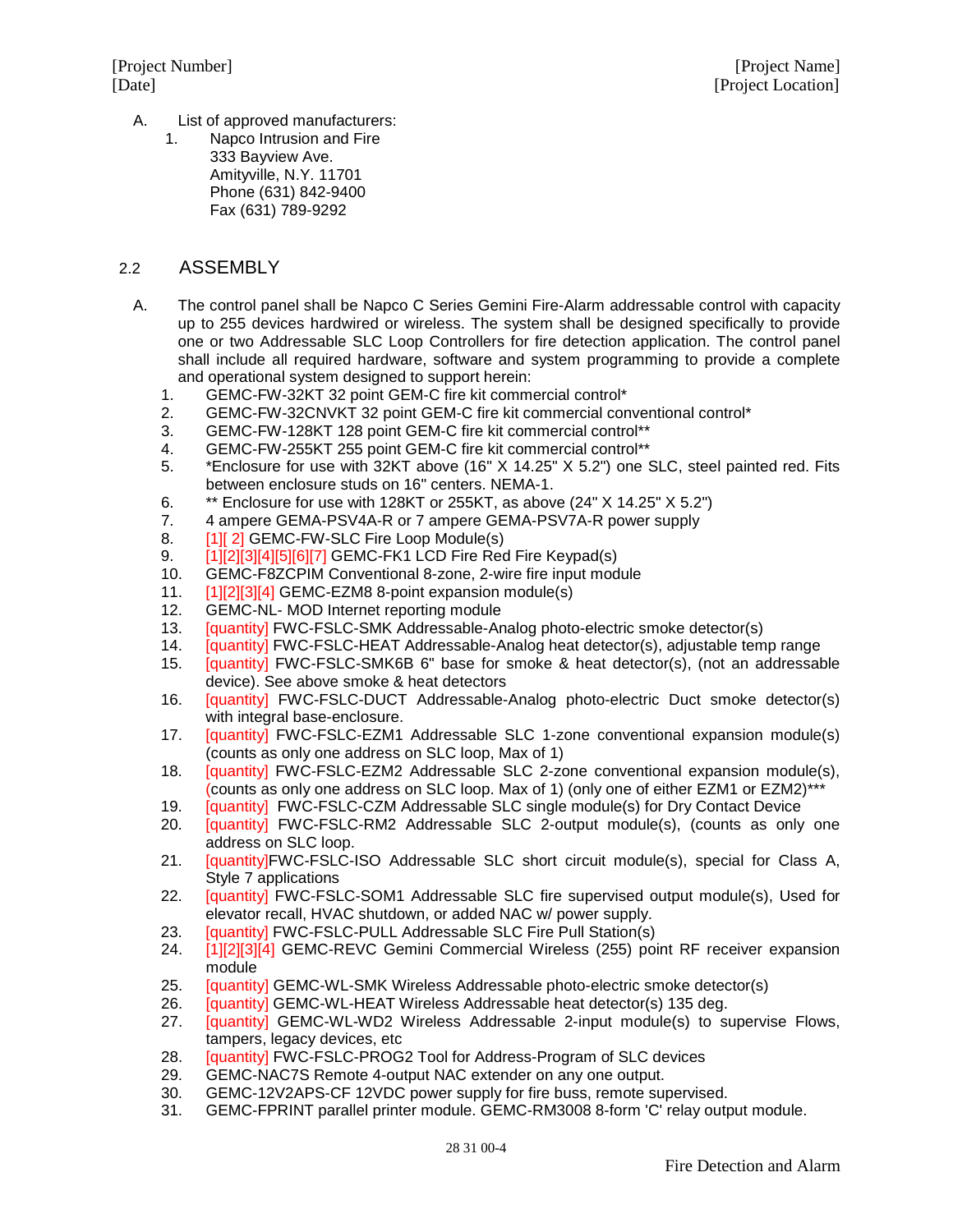- 33. GEMC-RS232 RS232 adapter for serial output from panel.
- 34. GEMC-OUT8 PGM output module for 8-open collector PGM outputs.
- B. System Printer:
	- 1. Utilize optional on site dot matrix, parallel printer with GEMC-FPRINT printer module. This will provide a printout of the following events: On receipt of signal, print alarm, supervisory, and trouble events. Identify zone, device, and function. Include type of signal (alarm, supervisory, or trouble) and date and time of occurrence. Differentiate alarm signals from all other printed indications. Print system reset events, including the information for device, location, date, time and a historical log of events.
- C. Notification Appliances:
	- 1. All Audio Visual appliances shall be of the same manufacturer as the Fire Alarm Control Panel or as recommended by the manufacturer to insure compatibility between the appliances and the control panel. Verify that the installations of the A/V appliances are completed in accordance with the manufacturers' instructions. Candela requirements are to be met in all locations. Any appliances, which do not meet the above requirements, and are submitted, for use must show written proof of they are compatible for the purpose intended. All appliances shall be UL listed Fire Protective Service for use with this panel.
	- 2. Visual Devices: Provide wall or ceiling mounted base [red][white] with clear strobes and screw terminals. Strobes shall provide a smooth light distribution pattern field selectable candela 15 cd, 30 cd, 75 cd, and 110 cd flash output rating. Ceiling mounted devices shall have selectable candela settings of 15cd, 30cd, 75cd and 95cd, or 95cd, 115cd, 150cd, and 177cd. All strobes shall be synchronized by the internal NAC or remote power supplies.
	- 3. Audible Devices: Provide low profile wall mounted A/V horns at the locations shown on the drawings. The horn shall provide approx. 95 dBA sound output at 10 ft. when measured in reverberation room per UL-464. The horn shall have a selectable steady or synchronized temporal output. The horn shall mount in a 1-gang electrical box.
	- 4. Audible/Visual Device: Provide low profile wall mount horn/strobes at the locations shown on the drawings. The horn/strobe shall provide an audible output of approx. 95 dBA at 10 feet when measured in reverberation room per UL-464. Strobes shall provide synchronized flash outputs as described above. Separate screw terminals shall be provided for wiring for each device. Low profile horn/strobes shall mount to one-gang electrical box.
	- 5. Magnetic Door Holders Description: Units are designed for wall or floor mounting as indicated and are complete with matching doorplate. Mount as manufacturer recommends for a durable installation. Electromagnet requires no more than 3 W to develop 25-lbf holding force. Wall-Mounted Units shall fit flush mounted unless otherwise indicated. Rating: 120-V ac, 24-V ac or dc.EXECUTION

## 3.1 INSTALLATION

- A. Comply with NFPA 72 and NEC requirements for all installed devices. Identify system components, wiring, cabling and terminals. Comply with requirements for identification specified in Division 16 Section Electrical. Install framed instructions in a location visible from fire-alarm control unit acceptable to the (AHJ)
- B. Equipment Mounting: Install fire-alarm control unit at 72 inches Above Finished Floor (AFF) with tops of cabinets not more than 72 inches above the finished floor.
- C. New components shall be capable of merging with existing system configuration without degrading the performance of either system. Existing system must be made compatible with any new devices by interface.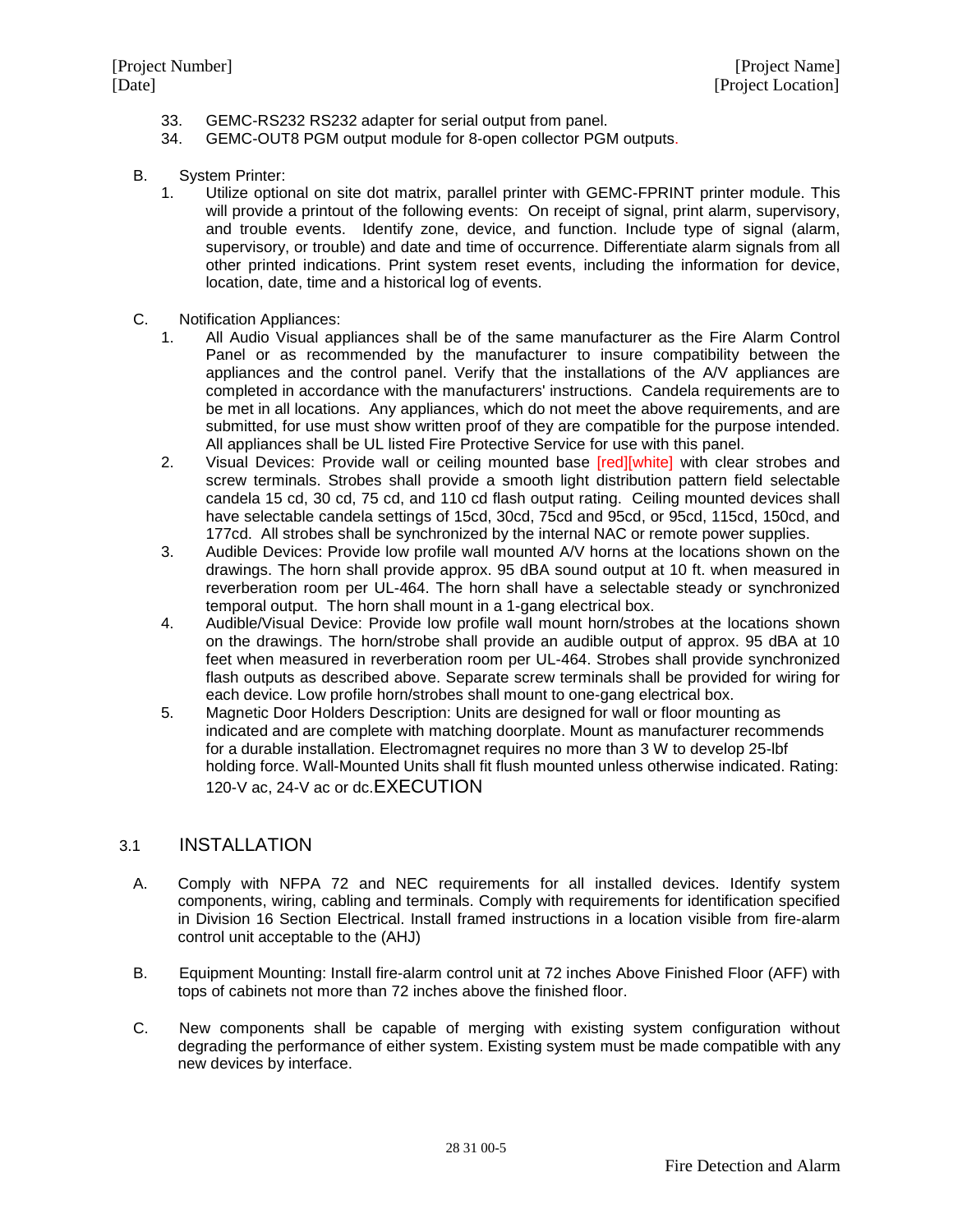- D. Smoke and Heat Detector Spacing: Smooth ceiling spacing shall not exceed 30 feet or as required in NFPA 72. Spacing of detectors for irregular ceiling construction, and for high ceiling areas shall be determined according to Appendix A or B in NFPA 72. Locate duct detectors no closer than 3 feet from air-supply diffusers or return-air openings. Locate detectors not closer than 12 inches from any part of a lighting fixture.
- E. Duct Smoke Detectors: Comply with NFPA72 and NFPA90A. Install sampling tubes so they extend the full width of duct. Install one Remote Alarm & Test indicator unit directly beneath each duct detector.
- F. Install Notification Appliance Devices between 80 and 96 inches on the wall (AFF). Verify that each strobe unit complies with candela requirements for the application.
- G. Remote Keypad Annunciators: Install with top of panel not more than 56 inches above the finished floor.

## 3.2 FIELD QUALITY CONTROL

- A. Identification:
	- 1. Provide label identification for each device not commonly identified or as requested by the (AHJ). This includes 120vac power source with panel label and exact location inside the fire alarm and NAC panels.
- B. Grounding:
	- 1. Verify that all panels are properly grounded for compliance with NEC & local code.

## 3.3 CLOSEOUT ACTIVITIES

- A. Refer to Division 01 "Closeout Procedure's" section or sections for activities related to the close out procedures including operations manuals, maintenance, demonstration, and training requirements.
- B. Demonstration & Testing:<br>1. Field tests shall be wi
	- 1. Field tests shall be witnessed by Architect, Engineer and (AHJ). Prior to performing the final test, require a certified service representative to inspect, test, and adjust all components, assemblies, and equipment installations, including all connections to verify the system integrity.
	- 2. Perform Final Tests for the (AHJ). Utilize a certified service representative factory trained on this equipment to perform all testing for the authorities. Verify each and every device is tested on full AC power and on DC backup power for authorities. Conduct a complete visual inspection of all devices and controls.
- C. Maintenance Test and Inspection:
	- 1. Perform tests and inspections listed for weekly, monthly, quarterly, and semi-annual periods as prescribed in NFPA 72. Use forms developed for initial tests and inspections. Annual Test and Inspection: During the one year warranty period and after, each year perform a complete test of the fire-alarm system complying with visual and testing inspection requirements in NFPA 72. Use forms developed for initial tests and inspections or as currently complying. Detector Sensitivity Testing: Each year the contractor is to perform detector sensitivity testing and provide a downloaded report to the Owner after cleaning & any re-calibration is performed. Should any detector fall outside of its sensitivity window, the system will automatically indicate a device trouble for that address. Engage a factory trained service representative to train the Owner's maintenance personnel to perform minimal